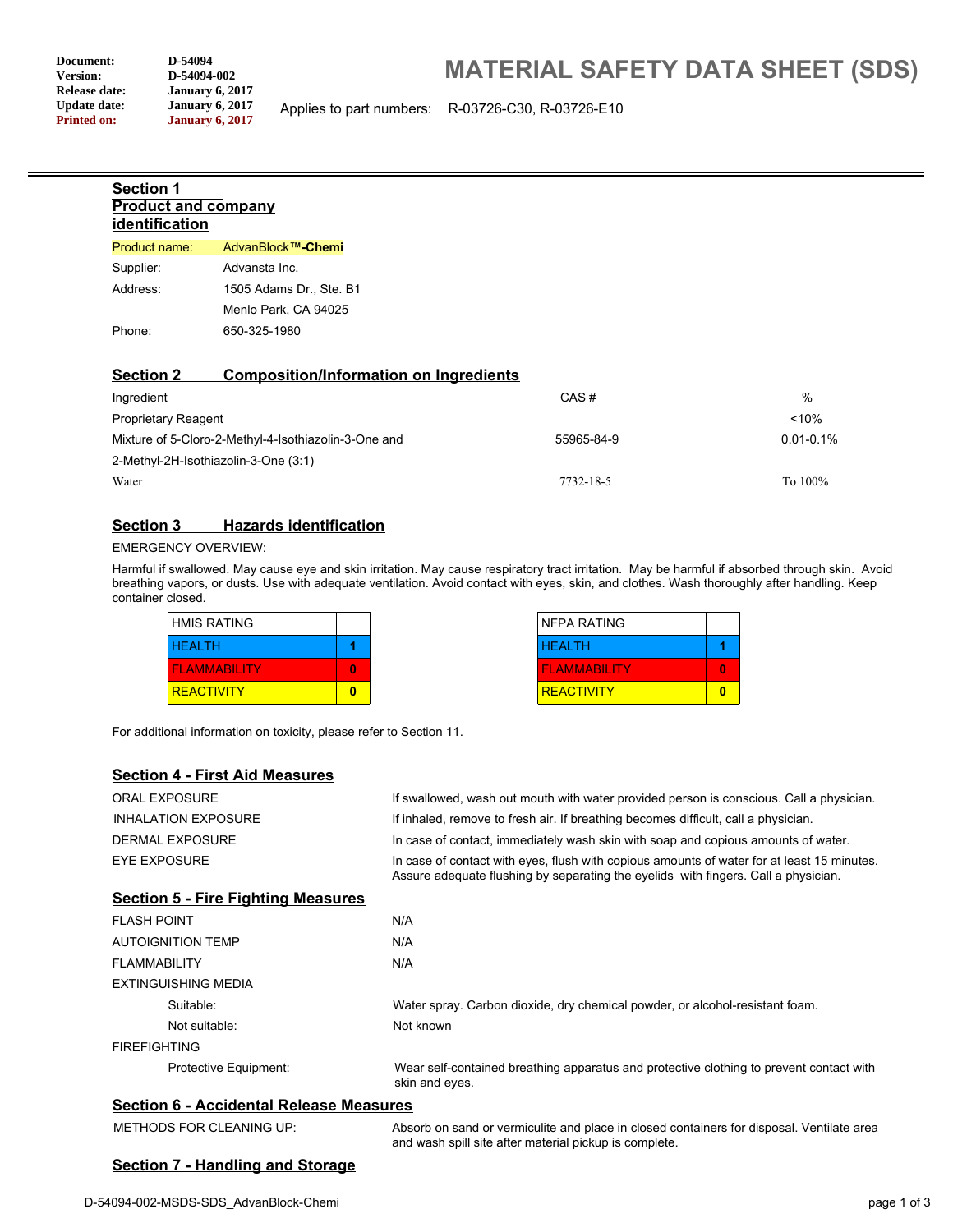| <b>HANDLING</b>                                     |                                                                                                                           |  |
|-----------------------------------------------------|---------------------------------------------------------------------------------------------------------------------------|--|
| User Exposure:                                      | Avoid inhalation. Avoid contact with eyes, skin, and clothing. Avoid prolonged or repeated<br>exposure.                   |  |
| <b>STORAGE</b>                                      |                                                                                                                           |  |
| Suitable:                                           | Keep tightly closed. Store at room temperature.                                                                           |  |
| <b>Section 8 - Exposure Controls / PPE</b>          |                                                                                                                           |  |
| PERSONAL PROTECTIVE EQUIPMENT                       |                                                                                                                           |  |
| Respiratory:                                        | Respiratory protection not required. If desired, use multi-purpose respirator.                                            |  |
| Hand:                                               | Protective gloves.                                                                                                        |  |
| Eye:                                                | Chemical safety goggles.                                                                                                  |  |
| <b>GENERAL HYGIENE MEASURES:</b>                    | Wash thoroughly after handling.                                                                                           |  |
| <b>Section 9 - Physical and chemical properties</b> |                                                                                                                           |  |
| APPEARANCE PHYSICAL STATE:                          | Colorless liquid                                                                                                          |  |
|                                                     |                                                                                                                           |  |
| <b>Section 10 - Stability and Reactivity</b>        |                                                                                                                           |  |
| STABILITY:                                          | Stable under recommended storage conditions                                                                               |  |
| Materials to Avoid:                                 | Strong oxidizing agents, acids, bases.                                                                                    |  |
| <b>HAZARDOUS DECOMPOSITION PRODUCTS</b>             |                                                                                                                           |  |
| Hazardous Decomposition Products:                   | Carbon oxides, nitrogen oxides.                                                                                           |  |
| <b>HAZARDOUS POLYMERIZATION</b>                     |                                                                                                                           |  |
| Hazardous Polymerization:                           | Will not occur.                                                                                                           |  |
| <b>Section 11 - Toxicological Information</b>       |                                                                                                                           |  |
| <b>ROUTE OF EXPOSURE</b>                            |                                                                                                                           |  |
| Skin Contact:                                       | May cause skin irritation.                                                                                                |  |
| Skin Absorption:                                    | May be harmful if absorbed through the skin.                                                                              |  |
| Eye Contact:                                        | May cause eye irritation.                                                                                                 |  |
| Inhalation:                                         | May be harmful if inhaled. May cause respiratory tract irritation.                                                        |  |
| Ingestion:                                          | May be harmful if swallowed.                                                                                              |  |
| SIGNS AND SYMPTOMS OF EXPOSURE                      |                                                                                                                           |  |
|                                                     | To the best of our knowledge, the chemical, physical, and toxicological properties have not been thoroughly investigated. |  |

#### **Section 12 - Ecological Information**

No known significant effects or critical hazards.

#### **Section 13 - Disposal Considerations**

APPROPRIATE METHOD OF DISPOSAL OF SUBSTANCE OR PREPARATION:

Observe all federal, state, and local environmental regulations.

Within the present knowledge of the supplier, this product is not regarded as hazardous waste.

## **Section 14 - Transport Information**

| DOT  |                                  |                                                                 |
|------|----------------------------------|-----------------------------------------------------------------|
|      | Proper Shipping Name:            | <b>None</b>                                                     |
|      | Non-Hazardous for Transport:     | This substance is considered to be non-hazardous for transport. |
| IATA |                                  |                                                                 |
|      | Non-Hazardous for Air Transport: | Non-hazardous for air.                                          |

## **Section 15 - Regulatory Information**

OSHA Hazards: Target organ effect. Harmful by ingestion. Toxic by skin absorption. Irritant.

# **Section 16 Other information**

For R&D use only. Not for drug, household or other uses.

To the best of our knowledge, the information contained herein is accurate. However, neither the above-named supplier, nor any of its subsidiaries, assumes any liability whatsoever for the accuracy or completeness of the information contained herein. Final determination of